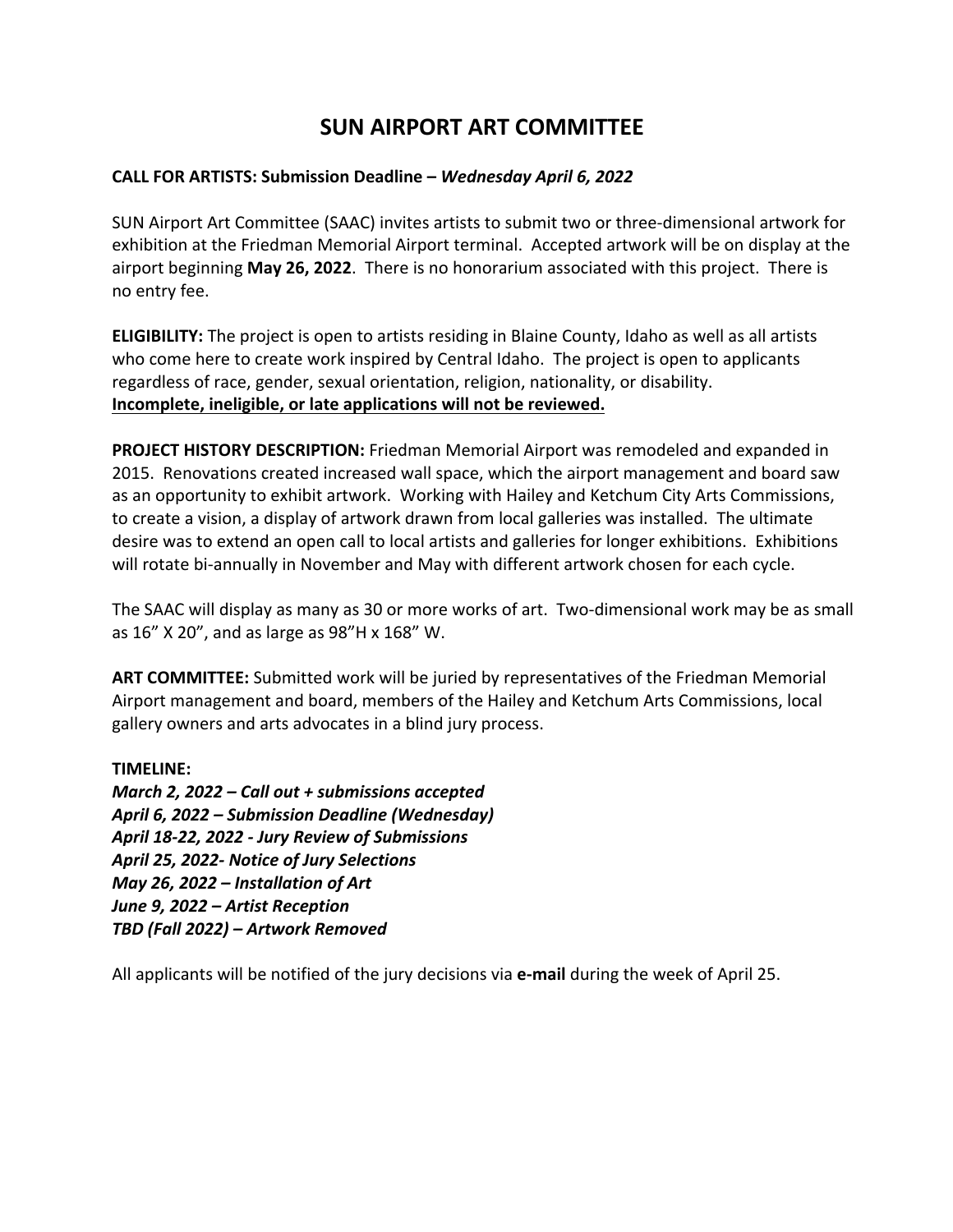**SUBMISSIONS:** Artists may enter up to 3 artworks for consideration, inclusive of painting, photography, print, fiber, video, or three-dimensional wall mounted work (such as video monitors). *Note: not all submitted work will be selected.* Artwork should be inspired by Idaho.

# **DEADLINE to submit materials on-line by** *Wednesday April 6, 2022*

**Apply on-line** at http://iflysun.com/sun-airport-art-committee/

# PAGE ONE:

**Fill out every line on the Application Form**. Incomplete applications will not be accepted. Include only 1 contact person regarding your submission. Provide contact information for either you or your representative/gallery. Include: Name, address, an email address and two phone numbers of which one is a cell.

PAGE TWO:

- \* Submit  $1 3$  individual artwork images may be submitted.
- *\* Please read the FAQs regarding submission of images*

**Label each image/jpeg with Artist Last Name and numbered 1, 2, and 3 to correspond with the Application Form.**

**List** the title, dimensions, media, retail price, and net value of each artwork on the Application Form.

*Dimensions listed should be finished dimensions (including frame): H x W x L, please indicate if artwork is framed or not.*

PAGE THREE:

- Any submission done by a **third party or gallery** should clearly indicate to whom correspondence should be sent to on the Application Form. Include: Contact name/gallery, relation to artist, day/evening phone, cell, and email.
- \* Current Resume: no more than one page, include artist's best contact number.
- \* Artist Statement: no more than onepage
- \* Agree to **Art in Public Places Agreement**

# **IF ARTWORK IS SELECTED:**

- \* Accepted artists are responsible for delivering their artwork to the airport on **May 26, 2022**, a time will be specified at a future date. The Airport is not responsible or liable for the transfer of the artwork to and from the airport.
- \* Once on site the airport will be responsible for the insurance of the work.
- \* **Selected two or three-dimensional artwork must be professionally framed or prepared for exhibition with D-Rings on back of the frame.** Three-dimensional work (including video monitors) must be fitted with appropriate mounting so that artwork may be securely installed. While installation services are provided, it is the responsibility of the artist to ensure all artwork is installation ready, with all hardware attached to the artwork.

### **Please take the time to label the back of each piece with: Artist name, Title, Medium, Dimensions, and Retail Value.**

*\*Please reference FAQ on iflysun.com for more details.*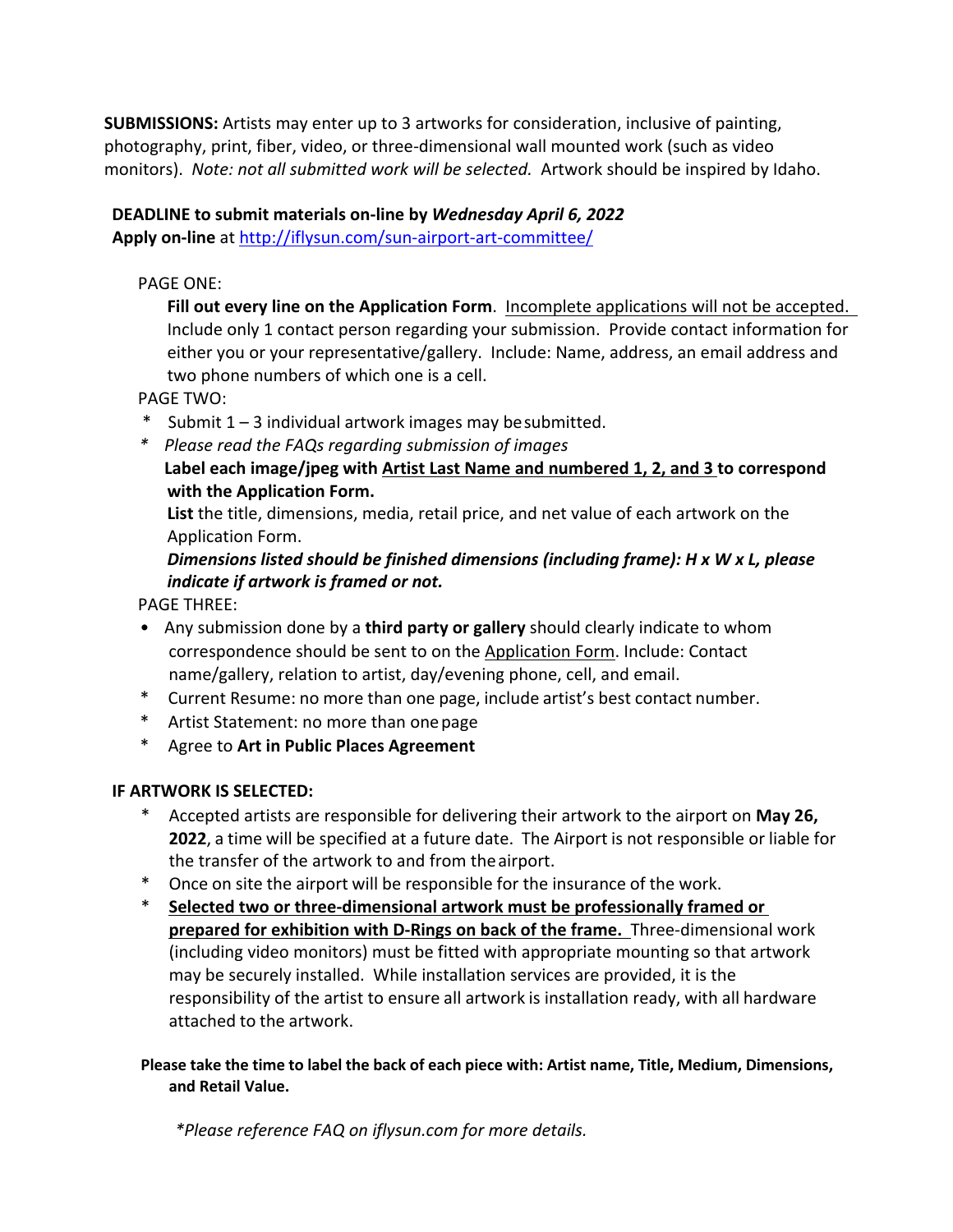- \* If artwork is not properly prepared, then the Airport Arts Committee has the right to reject that artwork.
- \* Artwork is on loan to the Airport for the duration of the exhibition. If work is for sale and/or should sell during the exhibition period then the artist must replace it with artwork of similar size and format. The replacement work is subject to review by the SAAC prior to installation. A change in the exhibition may require a modest reinstallation fee.
- \* **Please label all accepted artwork with artist's name, title of artwork, medium, year, and retail price on the back of each selected piece.**

# **AIRPORT RESPONSIBILITES:**

- \* The airport will provide insurance for the artwork during the exhibition for the net value of the work.
- \* Gail Severn Gallery's professional installation team will install artwork on **May 26, 2022.**
- \* During the Exhibition the artwork will have identifying wall tags alongside the art that will contain artists name, title of artwork, medium, retail price, contact information for artist and gallery name if submitted by such.
- \* The artists name, information and retail price of work will be listed on the Airport's website with a link to the artist website or gallery website if applicable.
- \* The airport will print a brochure regarding the exhibition

**All Artists** will receive notification of the Jury's decision. Accepted artists will receive a **Letter of Acceptance** as well as a schedule of events detailing the times for delivery for installation, appropriate hardware for hanging of artwork, and de-installation timeframe.

#### Contact Information:

The FAQ provided on the iflysun.com website will answer many of your questions. Please be sure to read that thoroughly prior to contacting our submissions person.

**Questions may be submitted to:** *saac@iflysun.com*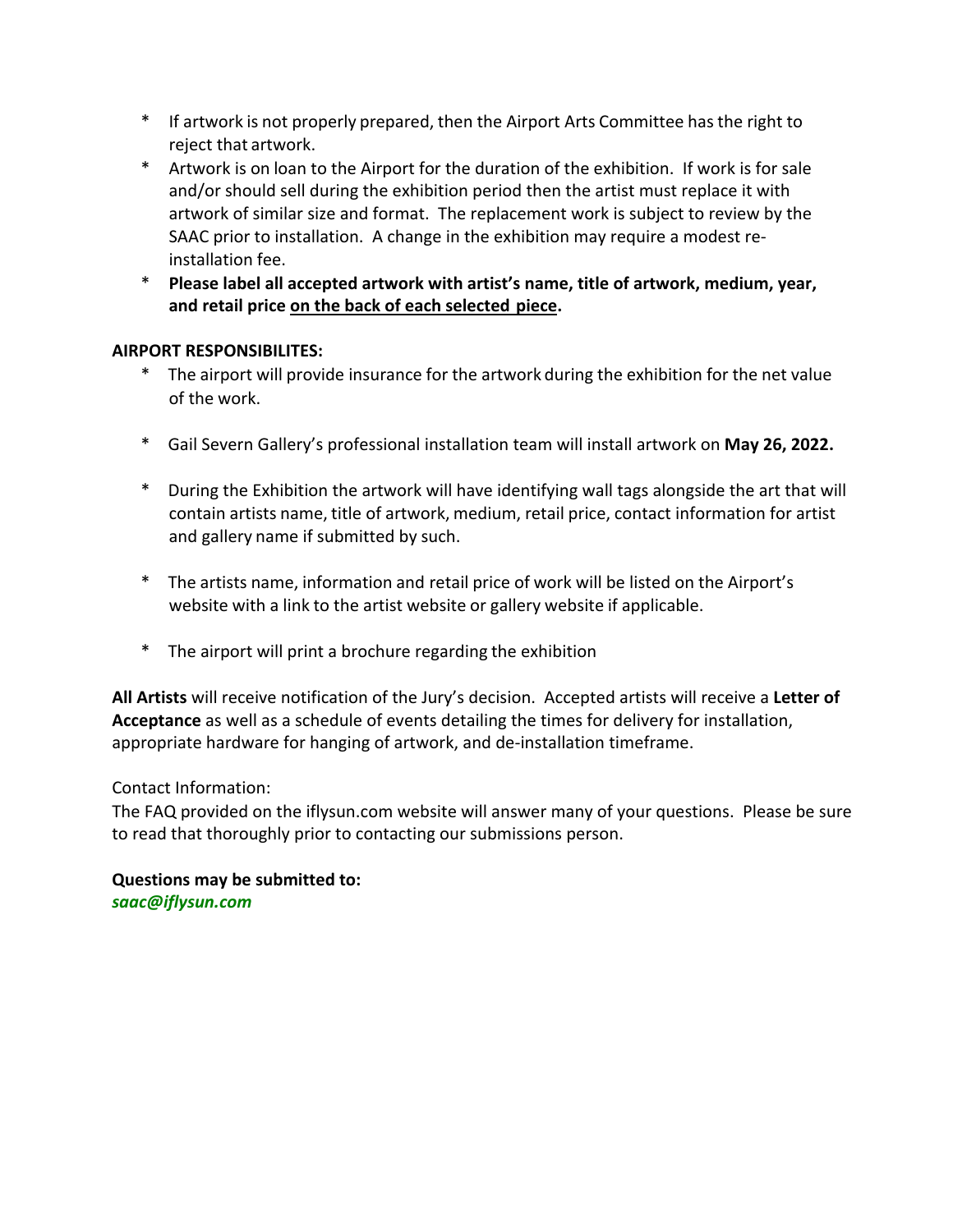# SUN Airport Arts Committee **Frequently Asked Questions (FAQ)**

#### **Submission Ouestions:**

#### *How do I fill-out the application form?*

Applications can be found on the Friedman Memorial Airport Website (iflysun.com). At the top of the website is a menu bar on the right side – CLICK on 'Community  $+$  News. A new page will come up with an index on the Left – CLICK on 'Airport Art (SAAC)'. This will bring you to the on-line submission form and give you access to previous year brochures. http://iflysun.com/sun-airport-art-committee/ Click on any blank submission lines and a field will activate for you to type your information. 

#### *Can I* email you the information listed in the form without using the Application Form?

No. All applications must be submitted on-line, or the committee will not review them. All submissions must use the Application Form at: http://iflysun.com/sun-airport-artcommittee/

#### *How do I know if my images are 300dpi?*

Images that are 300 dpi refer to images that are hi-res and are print ready for an  $8''$  x 10" image. We want your images at this higher resolution for marketing purposes. If you are having a professional photographer take the image just let them know you need it Hi-Res. If you are taking the pictures yourself be sure your camera is set to the highest resolution setting. A typical size for a 300 dpi  $8 \times 10$  digital image is about 4-5 megabytes in size.

#### *How should I title my digital image files?*

**Please** be sure all your images are labeled with the artist's last name and are numbered 1, 2 or 3. The numbers **must** match the Application Form for the title of the piece you are submitting.

#### *Can I upload images to Drop-box (or other external upload service) & email them?*

No. All information for submission must be submitted via our on-line form at: http://iflysun.com/sun-airport-art-committee/

# *Do I* need to provide image of how my work is installed if it can't be installed w/ D rings?

If your artwork cannot be installed with D-rings, and requires additional installation information, please fill out the installation field on the website and send any additional images via email to saac@iflysun.com

#### Can I submit my application in person or deliver a jump drive or disk in person? No. We do not have a central location to submit applications in person and will not consider applications on a jump-drive or disk.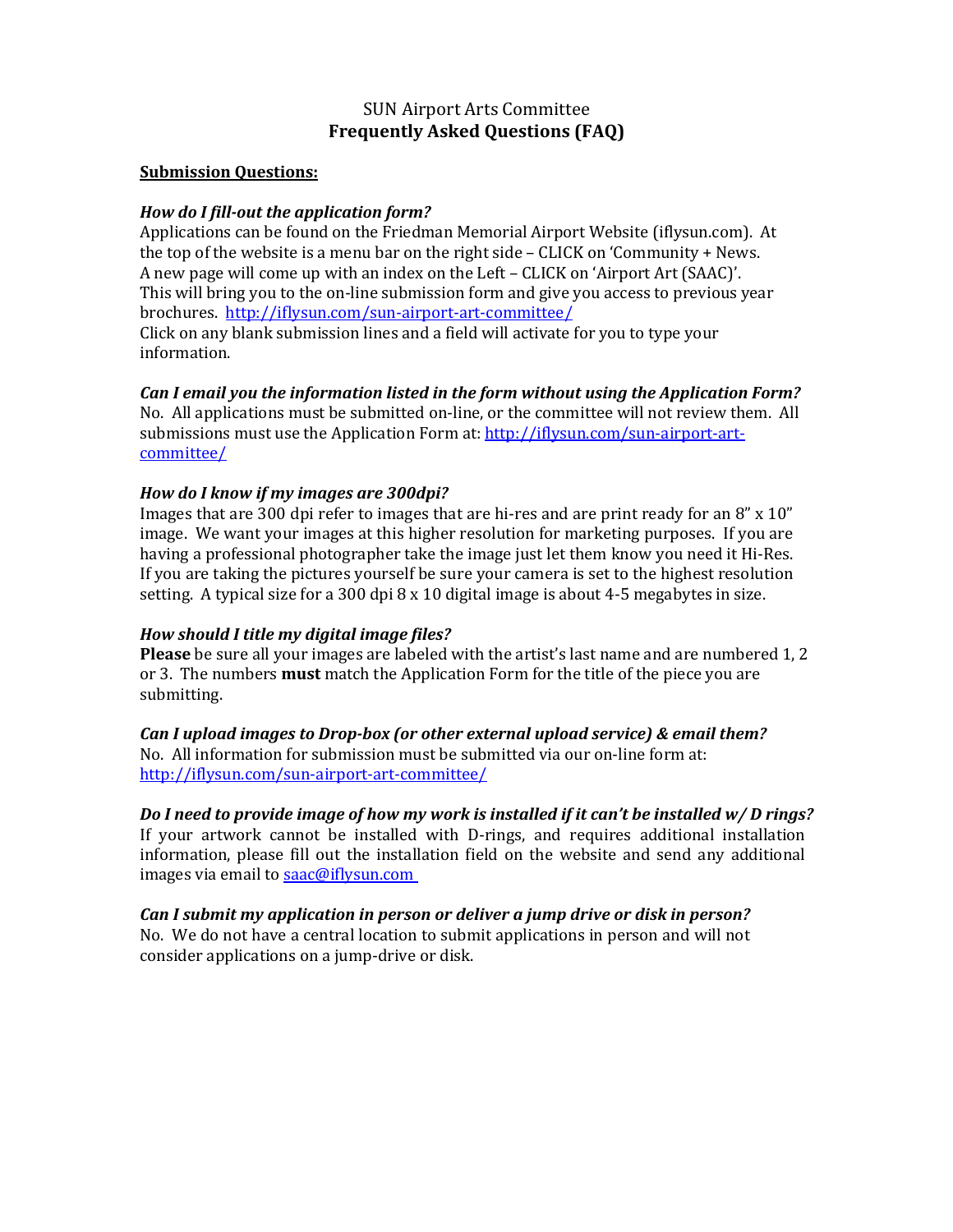#### *Who do I submit my application to?*

Applications are only accepted by electronic form on-line at: http://iflysun.com/sun-airportart-committee/

#### **When and how do I know if my artwork is accepted?**

All artists will be notified of their acceptance status via email within a week of the jury date. If you are not contacted within a week of the jury date please feel free to email: saac@iflysun.com to find your status.

#### *What is Net Value?*

Typically, insurance companies only insure for net value of a piece. If an artist works with a gallery the retail price is split between the artist and the gallery. If there is a  $50/50$  split, the amount the artist gets paid is the net value. For example, if a piece is worth \$1,000, and it is destroyed in a fire prior to it being sold the artist can only be reimbursed the money they would have received if the artwork sold which in this case is \$500. The artist cannot profit on a loss. Artists that do not have gallery representation will need to determine what the net value is relative to the retail value for submission in this exhibition.

#### *Which dimensions should I list on form? Image size, paper/canvas size, or framed?*

Please **ONLY list final displayed dimensions for piece**. If your piece includes a frame, or there is an additional border of any kind, please only list the H x W x D dimensions that include all elements of the displayed piece to include the frame or border. Be clear on form whether your piece is framed or not.

#### **Submitting images of framed work:**

It is important that the jury understands the final display dimensions of your piece relative to the actual image size of your work. Please be sure to submit an image of the work as it will be displayed for the exhibition, so we can visualize the size of the piece over-all with the framed or bordered dimensions considered.

#### *If* a gallery represents me, can they submit an application for my work for me?

Yes. If your gallery is involved in any way, you must provide that information on your application form with clear instructions as to who our contact is for delivery installation and pick-up.

#### *If* my work is not accepted, can I submit my work again for another season? Yes, we encourage you to continue to submit your artwork as each season is different.

#### *Installation Questions:*

I have 3-Dimensional artwork that isn't typically hung with D-Rings, what should I do? You need to provide all the hardware to install your piece. Please include any brackets or mounting device. We only use *Floreat* nails to install artwork as it is important to not impact the airport walls, which are covered in wallpaper.

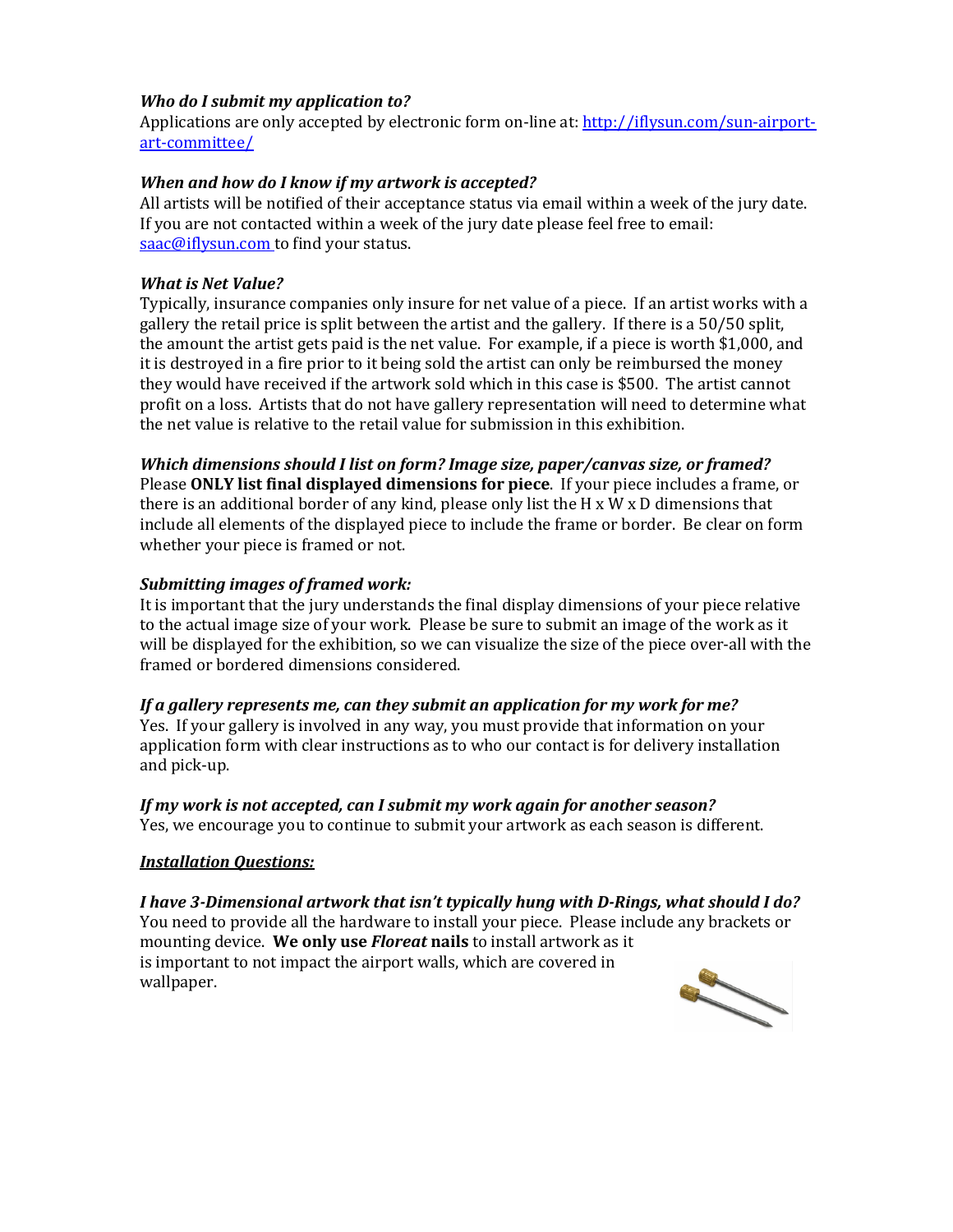Any mounting device or bracket configuration other than a D-ring needs to be presented with the submission of your 3-D artwork. Please provide installation images with a description on how it would hang and send to saac@iflysun.com

The airport encourages creative installations, however it reserves the right to deny application for submission for pieces that cannot be safely installed or that disrupts airport operations or damages pre-existing structures.

#### Do I have to take the wire off of my paintings to install the D-rings?

No. Please install D-rings in addition to what you have rather than removing your current hanging device. See the diagram below for ideal placement of d-rings.

Top Edge





In upright orientation

**D-Rings – YES!**

*Can I* use Wallbuddies, Sawtooth hangers, or a z-bar to install the artwork? No. We only accept work being hung by D-rings.

The following hanging apparatus are NOT accepted:





**NO: Wallbuddies NO: Sawtooth hangers NO: Z-Bars**

#### *What input do I have regarding the volume on my Video Installation?*

Videos with an audio component will be reviewed by the Airport Arts Committee to determine appropriate content, and the volume will be at the discretion of the Airport Arts Committee and the Airport management.

#### How will the installers know which piece is mine for placement?

Although the Jury committee knows your work, the installers are not familiar with which piece is yours versus someone else. Please take the time to label each piece on the back **with: Artist name, Title, Medium, Dimensions, and Retail Value.** This will help tremendously during installation, and save the installers time trying to match the selected artwork list to pieces that come in the door for installation.